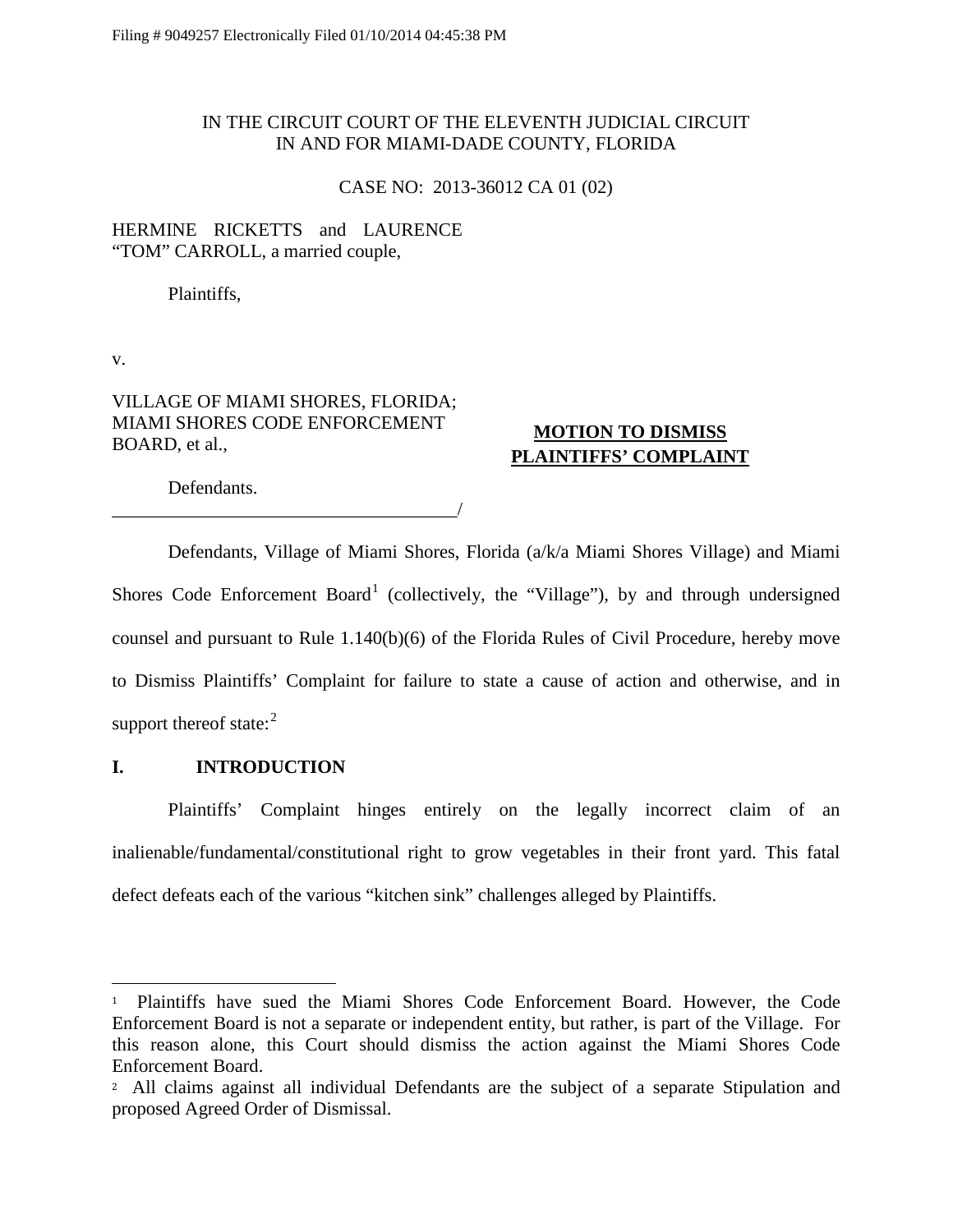Specifically, Plaintiffs, Hermine Ricketts and Laurence "Tom" Carroll, allege in their Complaint that the Village's Ordinance, which provides that vegetable gardens are permitted in rear yards only (the "Ordinance"), is unconstitutional, simply because it prevents them from growing a vegetable garden in their front yard. Plaintiffs assert that under an assortment of various Florida constitutional provisions (inalienable rights, privacy rights, due process and equal protection), they are entitled to grow vegetables in their front yard despite that the Ordinance allows them to have a vegetable garden in their back yard.

The basis for all land use regulation is derived from the police power of the government to protect the health, safety and welfare of the public. *Euclid v. Ambler Realty Co.*, 272 U.S. 365 (1926)(holding zoning constitutional as a valid use of police power). The case law in Florida is clear that, because no suspect class or fundamental right is implicated, the Village's zoning ordinance must be upheld if it can be shown that it bears a rational relationship to a legitimate public purpose. *Kuvin v. City of Coral Gables*, 62 So. 3d 625, 632 (Fla. 3d DCA 2010). Further, the courts in this state have repeatedly held that "measures designed to enhance or maintain the aesthetic appeal of a community are a valid exercise of a local government's police power and these measures bear a rational relationship to a legitimate purpose." *Id.* at 633.

By enacting the Ordinance at issue, the Village seeks to preserve the residential character of the Village and to enhance the aesthetic appeal of the Village. Any resident of the Village may have a vegetable garden on their residential property, but it simply must be located in their back yard. Miami Shores Ordinance, Part II, App. A, Art. V, Div. 17, §536(e). Thus, the Ordinance is constitutional, because, *inter alia*, it does not prohibit Village residents from having a vegetable garden, but simply regulates the location thereof.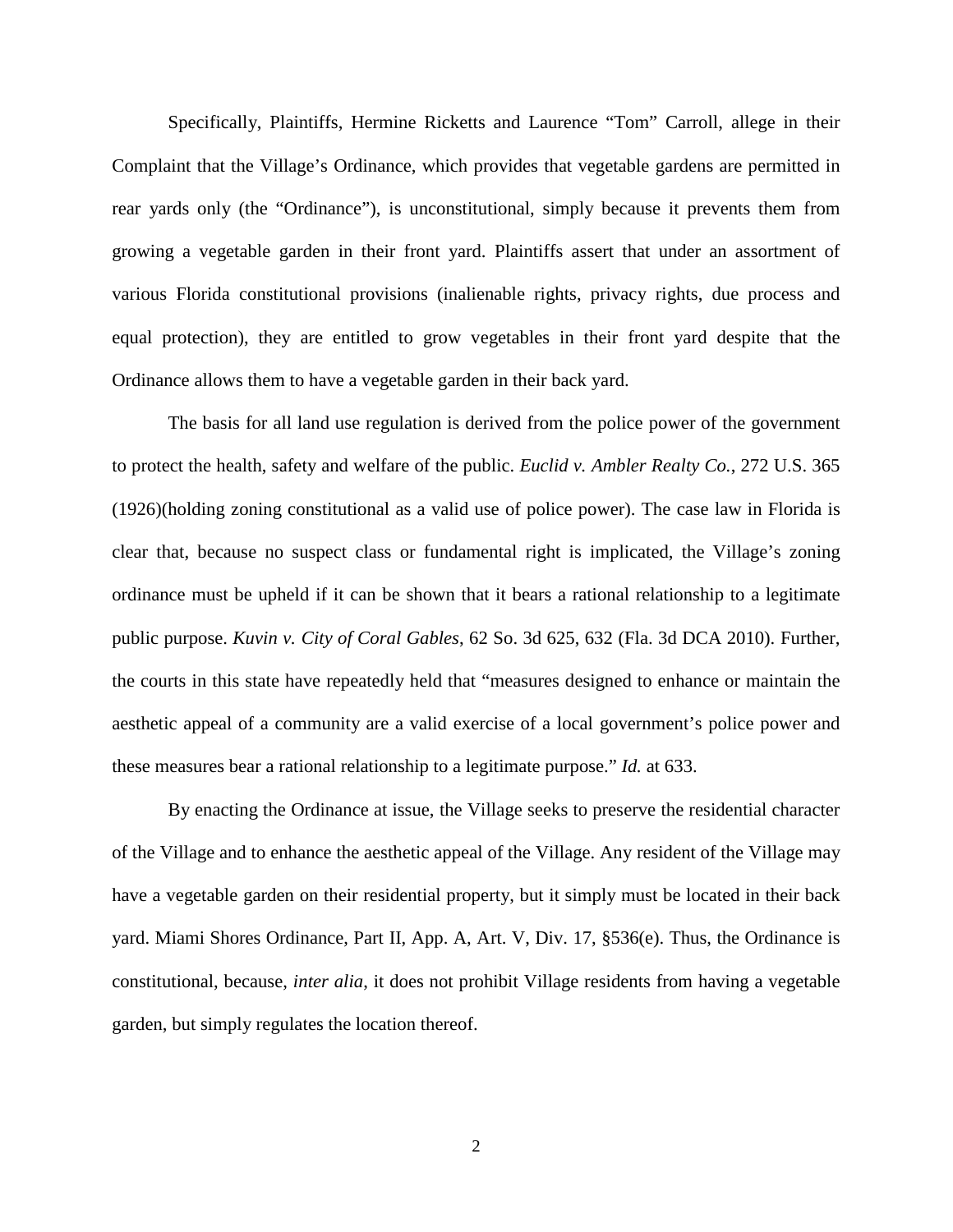Plainly, therefore, Plaintiffs' Complaint fails to state a cause of action and this Court must dismiss the Complaint with prejudice.

#### **II. MEMORANDUM OF LAW**

#### **A. Motion to Dismiss Standard**

"Whether a complaint is sufficient to state a cause of action is an issue of law." *W.R. Townsend Contracting, Inc. v. Jensen Civil Construction, Inc., 728 So. 2d 297, 300 (Fla. 4<sup>th</sup> DCA* 1999). "To state a cause of action, a complaint must allege sufficient ultimate facts to show that the pleader is entitled to relief*." Id.* at 300 (quoting *Perry v. Cosgrove*, 464 So. 2d 664, 665 (Fla. 2d DCA 1985)); Fla. R. Civ. P. 1.110(b) (requiring "a short and plain statement of the ultimate facts showing that the pleader is entitled to relief"). While "courts must liberally construe, and accept as true, factual allegations in a complaint and reasonably deductible inferences therefrom," they "need not accept … conclusory allegations, unwarranted deductions, or mere legal conclusions made by a party." *Id.* (citing *Response Oncology, Inc. v. Metrahealth Ins. Co.*, 978 F. Supp. 1052, 1058)(S.D. Fla. 1997). Thus, the question for the trial court to decide is whether, assuming the well-pleaded factual allegations in the Complaint are true, Plaintiffs would be entitled to the relief requested.

Additionally, where, as here, it is clear that the Plaintiffs are unable to amend a pleading to state a claim, dismissal with prejudice is appropriate. *See Hansen v. Central Adjustment Bureau, Inc.*, 348 So.2d 608, 610 (Fla. App. 4th DCA 1977) (citing 10 Fla. Jur., Dismissal § 33, p. 544) ("A dismissal with prejudice for failure to state a cause of action should not be ordered without giving the party offering the defective pleading an opportunity to amend, **unless it is apparent that the pleading cannot be amended so as to state a cause of action**.") (emphasis added).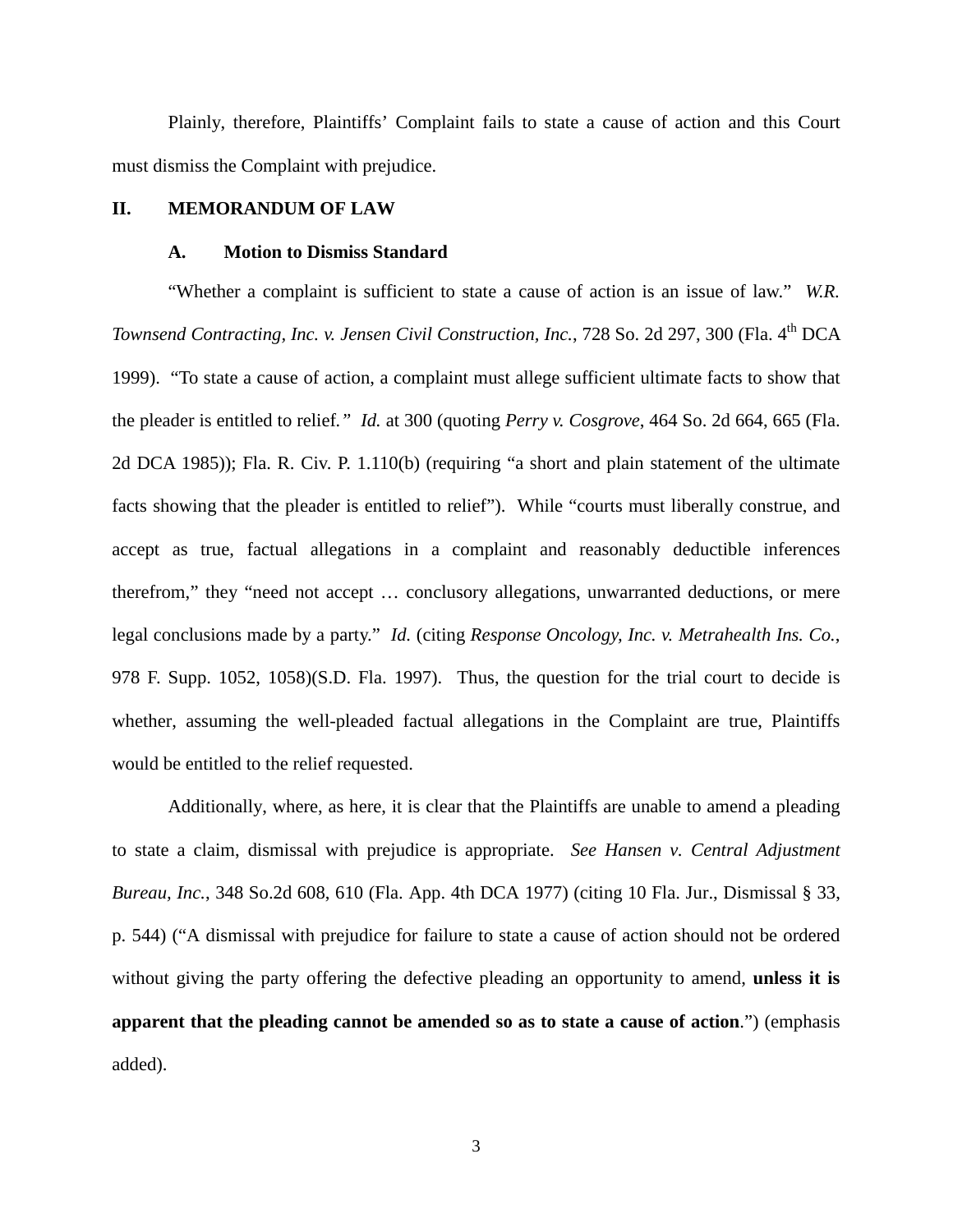### **B. Plaintiffs' Claim for Violation of the Florida Constitution's Inalienable Rights Clause, Count I, Fails to State a Claim and Must be Dismissed as a Matter of Law**

Plaintiffs allege in Count I of their Complaint that, by prohibiting front-yard vegetable gardens, the Village deprived Plaintiffs of their right to use their property to feed themselves and also imposed financial costs on them. Pls.' Compl. at ¶¶75-77.

However, as Plaintiffs admit in their Complaint and as made clear in the Ordinance, Plaintiffs are allowed to grow vegetables in their rear yard. *Id.* at ¶¶45-46. Thus, Plaintiffs' own Complaint shows that the Ordinance does *not* deprive them of the right to use their property to feed themselves and does not subject them to financial costs. As Plaintiffs' Complaint is internally inconsistent and shows that Plaintiffs are unable to state a cause of action, Plaintiffs' claim fails as a matter of law. *See*, Trawick's, *Florida Practice and Procedure*, § 6:7(2008-2009 edition)("Repugnancy occurs when allegations within a single cause of action or defense are inconsistent and thus neutralize each other. The resulting pleading is a nullity. This may occur in the pleading or between it and an attached exhibit.")(citing *Hoopes v. Crane*, 47 So. 992 (Fla. 1908); *Shelton v. Eisemann*, 79 So. 75 (Fla. 1918); *Harry Pepper & Associates, Inc. v. Lasseter*, 247 So. 2d 736 (Fla. 3d DCA 1971); and *Peacock v. General Motors Acceptance Corp.*, 432 So. 2d 142 (Fla. 1st DCA 1983)).

Additionally, Count I fails to state a cause of action, because as a matter of law, the Ordinance does not violate Florida's inalienable rights clause.

Article I, Section 2, of the Florida Constitution provides to all persons "the right to enjoy and defend life and liberty, to pursue happiness, to be rewarded for industry, and to acquire, possess and protect property…." Fla. Const. Art. I, § 2; *see also In re Estate of Magee*, 988 So.2d 1, 2 (Fla. 2d DCA 2007).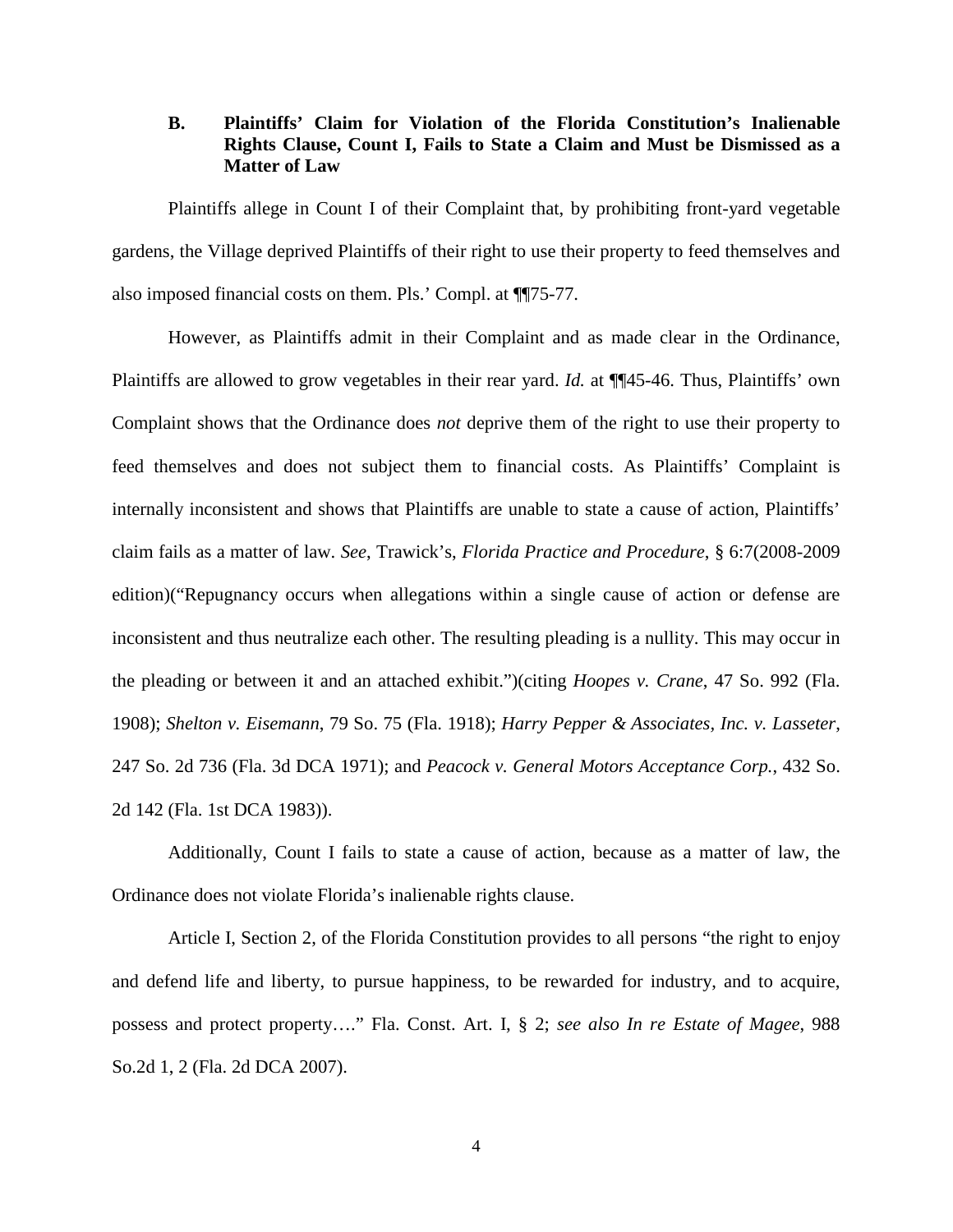While Plaintiffs set forth three different standards of review for a constitutional violation in their Complaint, the facts of this case clearly require application of the rational basis test, a test that is highly deferential to government regulation. *Kuvin v. City of Coral Gables,* 62 So. 3d 625, 629 (Fla. 3d DCA 2010)*.* Unless an ordinance involves a suspect class or a fundamental right, none of which Plaintiffs can properly allege here, it need only bear a rational relationship to a legitimate state purpose." *Kuvin,* 62 So. 3d at 629*; Lane v. Chiles*, 698 So. 2d 260, 263 (Fla. 1997) ("because fishing is not a fundamental right, and commercial fisherman do not constitute a suspect class, the rational basis test rather than the strict scrutiny standard applies in the instant case"); *WCI Communities, Inc. v. City of Coral Springs*, 885 So. 2d 912, 914 (Fla. 4th DCA 2004) (when legislation being challenged does not target a protected class, the rational basis test is applied.).

Florida Courts have confirmed that the "reasonable relationship" or "rational basis" standard is the correct test to be used in evaluating statutes and regulations that allegedly infringe on property rights but do not require the absolute destruction of property. *Estate of Magee*, 988 So. 2d 1, 5 (Fla. 2d DCA 2007); *see also Haire v. Fla. Dept. of Agriculture*, 870 So. 2d 774, 783 (Fla. 2004)("reasonable relationship" or "rational basis" standard applies to review a statute that potentially infringes on (but does not destroy entirely) property rights). Under this standard of review, The Village's Ordinance must be upheld if there is any rational basis between the act and the furtherance of a valid governmental objective. *Haire*, 870 So. 2d at 782.

The first step in determining whether the legislation survives the rational basis test is identifying a legitimate government purpose which the governing body could have been pursuing. *Kuvin,* 62 So. 3d at 629*.* The second step is whether a "rational basis exists for the enacting government body to believe that the legislation would further the hypothesized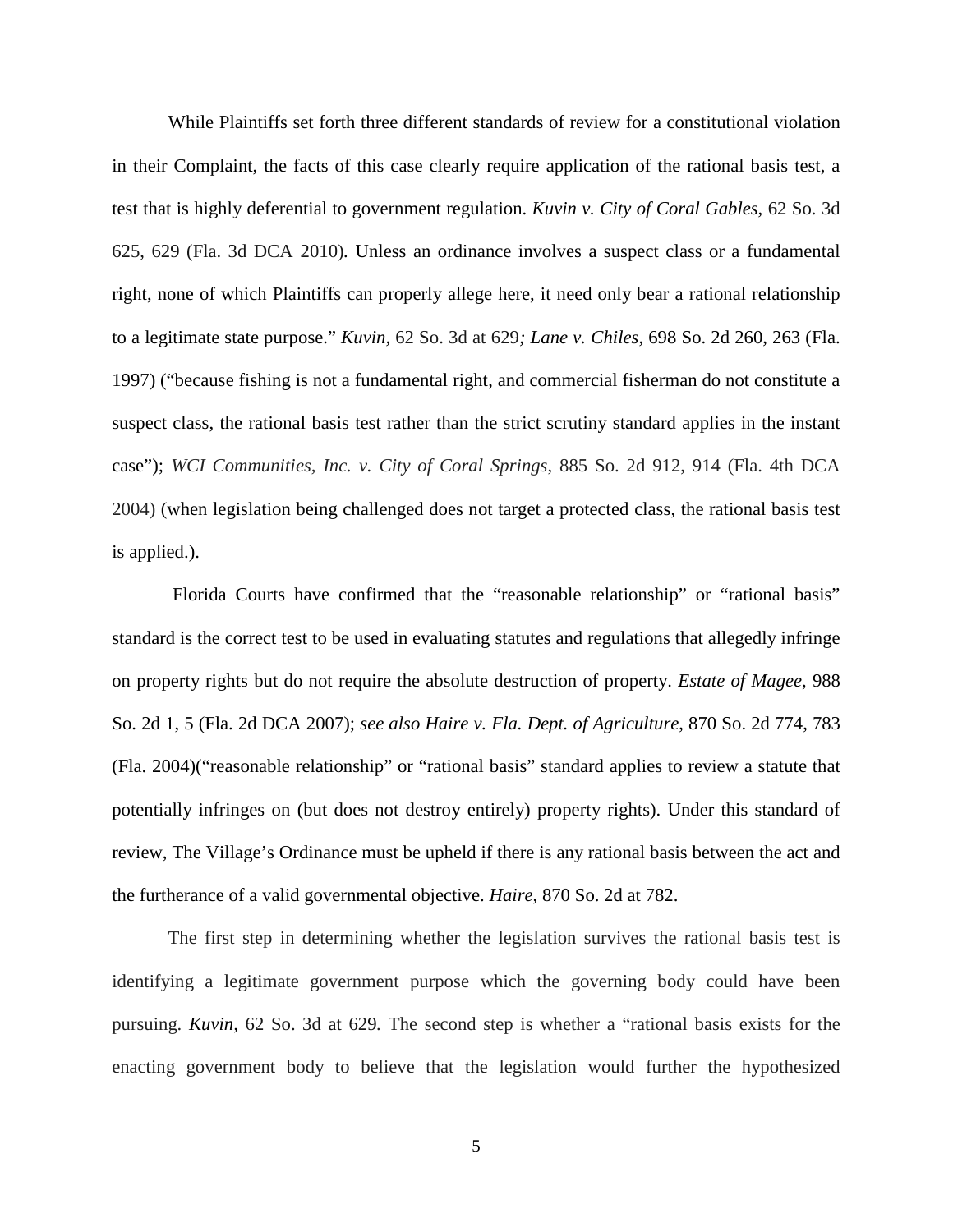purpose." *Id.*

"Florida has long recognized that local governments may legislate to protect the appearance of their communities as a legitimate exercise of their inherent police power." *[Id.](http://www.westlaw.com/Link/Document/FullText?findType=Y&serNum=1982139790&pubNum=735&originationContext=document&vr=3.0&rs=cblt1.0&transitionType=DocumentItem&contextData=(sc.Search)#co_pp_sp_735_1085)* at [634;](http://www.westlaw.com/Link/Document/FullText?findType=Y&serNum=1982139790&pubNum=735&originationContext=document&vr=3.0&rs=cblt1.0&transitionType=DocumentItem&contextData=(sc.Search)#co_pp_sp_735_1085) *see also City of Lake Wales v. Lamar Adver. Ass'n of Lakeland, Fla.,* 414 So. 2d 1030, 1032 (Fla.1982) (recognizing that "[z]oning solely for aesthetic purposes is an idea whose time has come; it is not outside the scope of the police power") (quoting *Westfield Motor Sales Co. v. Town of Westfield,* 129 N.J. Super. 528, 324 A.2d 113, 119 (1974)); *[Int'l Co. v. City of Miami](http://www.westlaw.com/Link/Document/FullText?findType=Y&serNum=1957124786&pubNum=735&originationContext=document&vr=3.0&rs=cblt1.0&transitionType=DocumentItem&contextData=(sc.Search)#co_pp_sp_735_906)  Beach,* 90 So. [2d 906, 906 \(Fla.1956\)](http://www.westlaw.com/Link/Document/FullText?findType=Y&serNum=1957124786&pubNum=735&originationContext=document&vr=3.0&rs=cblt1.0&transitionType=DocumentItem&contextData=(sc.Search)#co_pp_sp_735_906) (finding that zoning regulations based on aesthetics are relevant to maintaining the general welfare and well-being of a community); *Metro. Dade County v. Section 11 Prop. Corp.,* 719 So. 2d 1204 (Fla. 3d DCA 1998) (reinstating administrative agency's denial of a special exception to develop land with an industrial-looking mini self-storage facility, finding that aesthetics may be properly considered by the agency); *Lamar–Orlando Outdoor Adver. v. City of Ormond Beach,* 415 So. 2d 1312 (Fla. 5th DCA 1982) (upholding an ordinance banning billboards and off-site advertising in Ormond Beach, a primarily residential community, as a valid exercise of the police power); *Moviematic Indus. Corp. v. Bd. of County Comm'rs of Metro. Dade County,* 349 So. 2d 667, 669 (Fla. 3d DCA 1977) (holding that "zoning regulations which tend to preserve the residential or historical character of a neighborhood and/to enhance the aesthetic appeal of a community are considered valid exercises of the public power as relating to the general welfare of the community"); *City of Coral Gables v. Wood,* [305 So. 2d 261,](http://www.westlaw.com/Link/Document/FullText?findType=Y&serNum=1974137974&pubNum=735&originationContext=document&vr=3.0&rs=cblt1.0&transitionType=DocumentItem&contextData=(sc.Search)#co_pp_sp_735_263) 263 (Fla. 3d DCA 1974) (recognizing that "[a]esthetic considerations have been held to be a valid basis for zoning in Florida" and finding that an ordinance prohibiting campers or other vehicles designed or adaptable for human habitation from being kept or parked upon public or private property within the City of Coral Gables, unless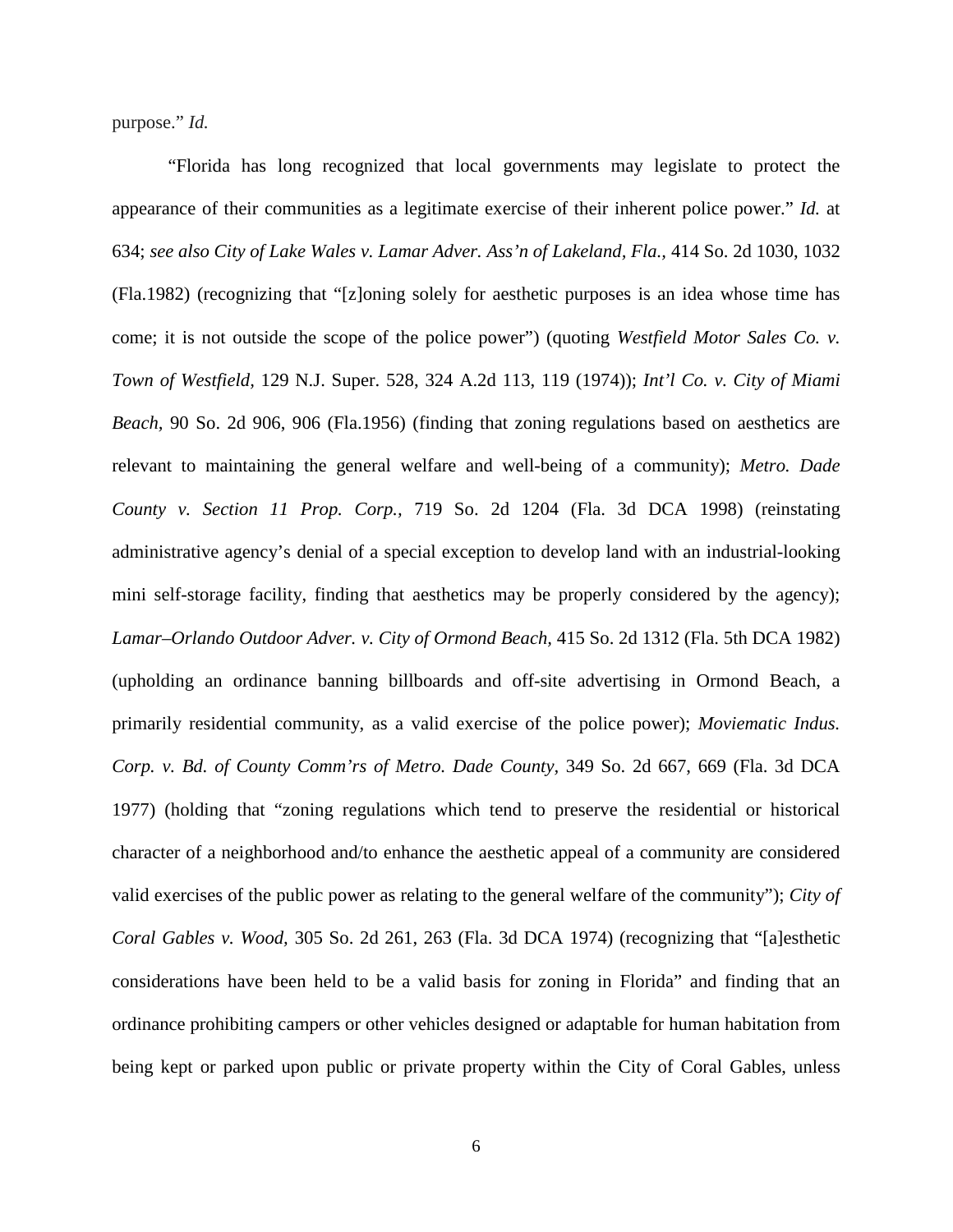confined in a garage, was reasonable and constitutional).

Additionally, the courts in this state have repeatedly held that "measures designed to enhance or maintain the aesthetic appeal of a community are a valid exercise of a local government's police power and these measures bear a rational relationship to a legitimate purpose." *Kuvin v. City of Coral Gables*, 62 So. 3d 625, 633 (Fla. 3d DCA 2010).

Thus, when the correct, rational basis test is applied, the Ordinance is revealed to be constitutional as a matter of law (especially, because it does not restrict Village residents from having a vegetable garden, but merely sets forth where it can be located).

Plainly, therefore, Count I for Violation of Plaintiffs' Inalienable Rights fails to state a cause of action and this Court must dismiss the Complaint with prejudice.

### **C. Plaintiffs' Claim for Violation of Right of Privacy, Count II, Fails to State a Claim and Must be Dismissed as a Matter of Law**

Plaintiffs next allege that the Ordinance, by limiting vegetable gardens to rear yards only, somehow violates Plaintiffs' privacy rights under the Florida Constitution to make decisions about what foods to grow and consume on their own property and to provide to their families. Pls.' Compl. at ¶87. Further, Plaintiffs allege that they are deprived of their preferred source of sustenance and the ability to choose the foods they eat. *Id.* at ¶88.

Again, as Plaintiffs admit in their Complaint and as made clear in the Ordinance, Plaintiffs *are* allowed to grow vegetables on their residential property -- in their rear yard. *Id.* at ¶¶45-46. Thus, Plaintiffs' own Complaint shows that the Ordinance does not deprive them of the right to make decisions about what foods to grow and consume on their own property and provide to their families. Neither does the Ordinance deprive them of their preferred source of sustenance. To the contrary, as Plaintiffs set forth in their Complaint, the Village has done nothing to prevent them from having a vegetable garden in their rear yard. The fact that Plaintiffs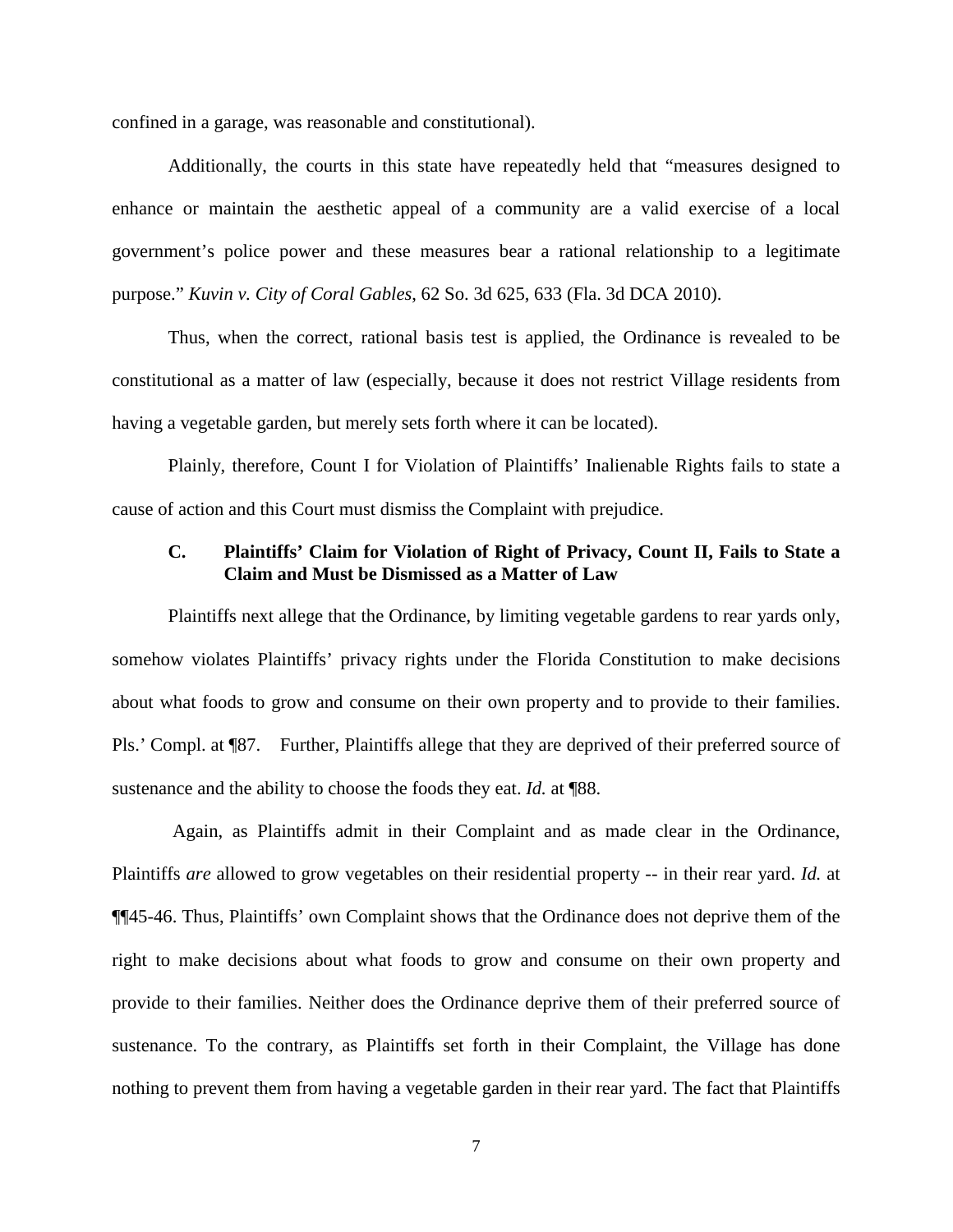do not (if indeed they do not) do so is of their own choosing. Thus, as set forth above, Plaintiffs' Complaint is internally inconsistent and shows that Plaintiffs are unable to state a cause of action requiring dismissal. *See*, Trawick's, *Florida Practice and Procedure*, § 6:7(2008-2009 edition)("Repugnancy occurs when allegations within a single cause of action or defense are inconsistent and thus neutralize each other. The resulting pleading is a nullity. This may occur in the pleading or between it and an attached exhibit.")(citing *Hoopes v. Crane*, 47 So. 992 (Fla. 1908); *Shelton v. Eisemann*, 79 So. 75 (Fla. 1918); *Harry Pepper & Associates, Inc. v. Lasseter*, 247 So. 2d 736 (Fla. 3d DCA 1971); and *Peacock v. General Motors Acceptance Corp.*, 432 So. 2d 142 (Fla. 1st DCA 1983)). Merely alleging the legally insufficient legal conclusion that Plaintiffs are being deprived of certain rights is unavailing, particularly where specific facts showing the opposite are also alleged.

Additionally, Count II fails to state a cause of action, because as a matter of law, the Ordinance does not violate the privacy rights clause of Florida's Constitution.

Article I, Section 23 of the Florida Constitution states:

Right of Privacy.—Every natural person has the right to be let alone and free from governmental intrusion into his private life except as otherwise provided herein. This section shall not be construed to limit the public's right of access to public records and meetings as provided by law.

Fla. Const. Art. I, § 23.

"This right of privacy protects Florida's citizens from the government's *uninvited observation* of or interference in those areas that fall within the ambit of the zone of privacy afforded under the provision." *City of Miami v. Kurtz*, 653 So. 2d 1025, 1027 (Fla. 1995) (citing *Shaktman v, State*, 553 So. 2d 148 (Fla. 1989)(emphasis added)).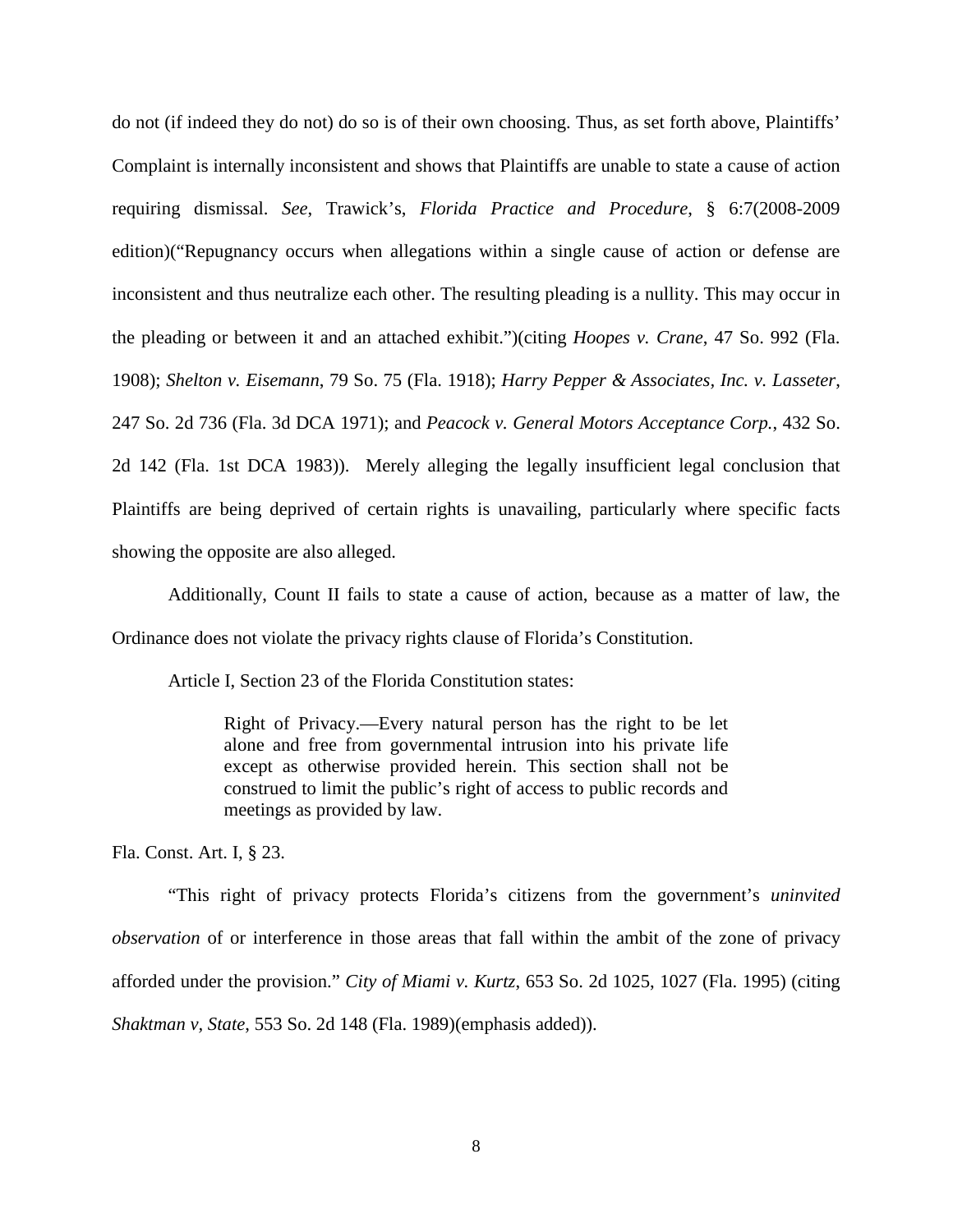However, Florida's privacy right is not intended to be a guarantee against all intrusion into the life of an individual. *Id.* at 1028 (citing *Fl. Bd. Of Bar Examiners re Applicant*, 443 So. 2d 71 (Fla. 1983)). To determine in this case whether Plaintiffs rights under Article I, Section 23, have been violated, the Court must first determine whether a governmental entity is intruding into an aspect of the Plaintiffs' life in which they have a "legitimate expectation of privacy." *See id.* (court was required to first determine whether job applicant of City of North Miami was entitled to protection under Article I, Section 23, by determining whether a governmental entity was intruding into an aspect of the Plaintiffs' life in which they have a "legitimate expectation of privacy"). Then, only if the court finds in the affirmative, the court must determine whether a compelling state interest exists to justify that intrusion and, if so, whether the least intrusive means is being used to accomplish this goal. *Id.*

The right of privacy ensures that individuals are able "to determine for themselves when, how and to what extent information about them is communicated to others." *Shaktman v. State*, 553 So. 2d 148, 150 (Fla. 1989)(*quoting* A. Westin, *Privacy and Freedom* 7 (1967)). Clearly, the Ordinance does not implicate any privacy right.

In the instant matter, the Village's Ordinance does not intrude into an aspect of the Plaintiffs' life in which they have a legitimate expectation of privacy. This is so because whether Plaintiffs have a vegetable garden in their front yard is open and notorious for all to see. Even Plaintiffs state in their Complaint that they often received comments about their front yard vegetable garden from neighbors and people who were passing by. Pls.' Compl. at ¶37. Plainly, therefore, given that Plaintiffs reveal to everyone who happens to see their house whether they have a front yard vegetable garden, Plaintiffs have no reasonable expectation of privacy in maintaining a front yard vegetable garden.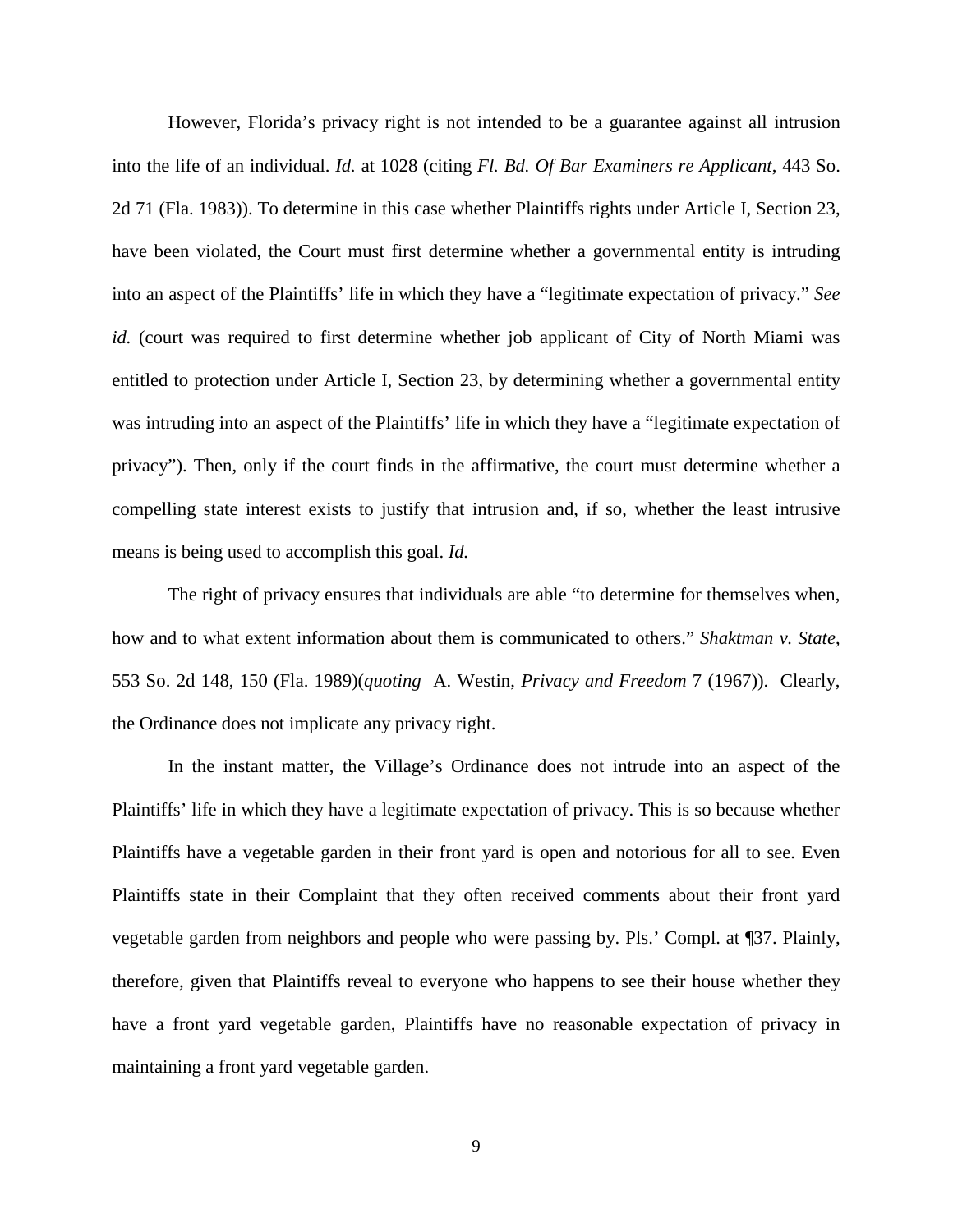*City of Miami v. Kurtz*, is instructive. In that case, the City of North Miami adopted a policy designed to reduce the number of employees who smoke tobacco. *Id.* at 1026. The city issued an administrative regulation which required all job applicants to sign an affidavit stating that they have not used tobacco or tobacco products for the past year immediately preceding their application for employment. *Id.*

The Plaintiff in that case applied for a clerical position and told the interviewer that she smoked and could not sign the affidavit. *Id.* at 1028. The plaintiff was told that she would not be considered for employment until she had been smoke-free for at least one year. *Id.* The plaintiff then filed suit seeking to enjoin the enforcement of the regulation and asking for a declaratory judgment finding the regulation to be unconstitutional. The case made its way to the Florida Supreme Court, which ultimately held that the City's actions did not intrude into an aspect of the plaintiff's life in which she had a legitimate expectation of privacy. *Id.* The Court made this determination based on the conclusion that smokers in today's society are constantly required to reveal whether they smoke, such as when they are seated in restaurants, renting a hotel room, renting a car, etc. *Id.* Thus, the Supreme Court held that since the plaintiff had to repeatedly reveal whether she was a smoker in society, there could be no reasonable expectation of privacy in the disclosure in applying for a job. *Id.*

Similarly, in this case, Plaintiffs reveal every day whether they have a front yard vegetable garden, and thus, can have no reasonable expectation of privacy with regard to a front yard vegetable garden. Further, the Ordinance does not prohibit Plaintiffs from deciding what foods to grow and consume on their property and to provide to their families. Again, the Ordinance allows Plaintiffs to grow any vegetables they wish, in their rear yard (or even indoors). Likewise, the Ordinance does not deprive Plaintiffs of their preferred source of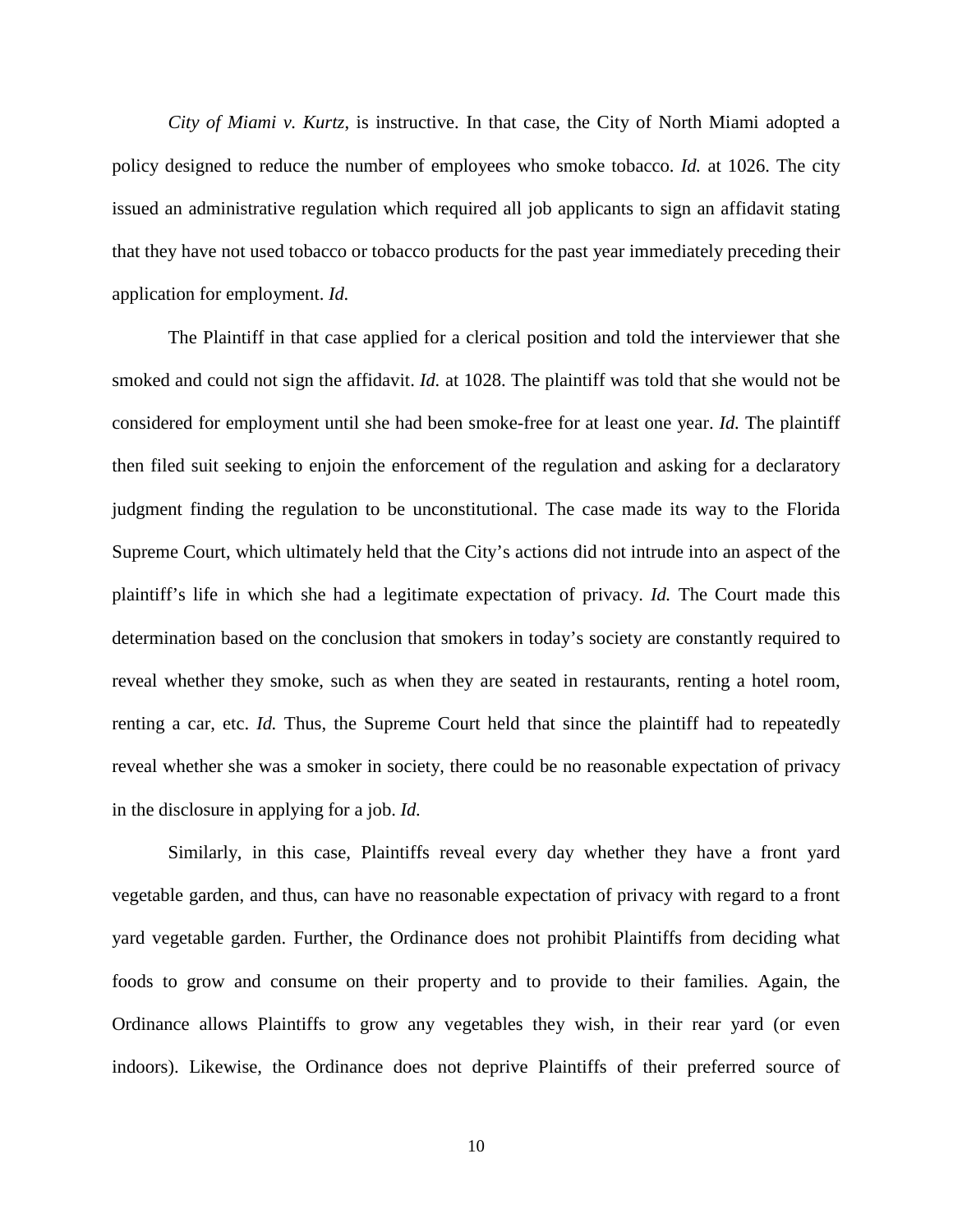sustenance and the ability to choose the foods they eat. To the extent that they use their rear yard for the purpose of growing vegetables, they may choose the foods from there or they may purchase them from wherever else they desire.

Simply stated, there is and can be nothing "private" about a front yard vegetable garden. As the Village Ordinance is not requiring Plaintiffs to disclose information about themselves and allows vegetable gardens to be grown in rear yards, Plaintiffs simply have no privacy right in a vegetable garden in their front yard. Thus, Count II of Plaintiffs' Complaint fails as a matter of law.

### **D. Plaintiffs' Claim of Violation of Florida's Due Process Clause, Count III, Fails to State a Claim and Must be Dismissed as a Matter of Law**

In addition to the serious defects and deficiencies in Plaintiffs' Complaint already detailed above, it is also clear from the face of the Complaint that Plaintiffs fail to state a claim under the Florida Constitution's Due Process Clause. The Due Process Clause states that "[n]o person shall be deprived of life, liberty or property without due process of law…." Fla. Const. Art. I, § 9.

Plaintiffs allege that substantive due process "protects, among other things, the right to be free from arbitrary and unreasonable government interference." Pls' Compl. at ¶95. Further, they allege that the ban on front-yard vegetable gardens is arbitrary and unreasonable and violates the due process clause. *Id.* at ¶¶97 and 102.

With respect to substantive due process, a statute is valid if it bears a rational relation to a legitimate legislative purpose in safeguarding the public health, safety, or general welfare and is not discriminatory, arbitrary, or oppressive.*" Haire v. Fla. Dept. of Agriculture and Consumer Services*, 870 So. 2d 774, 782 (Fla. 2004) (reasonable relationship test applied to substantive due process challenge).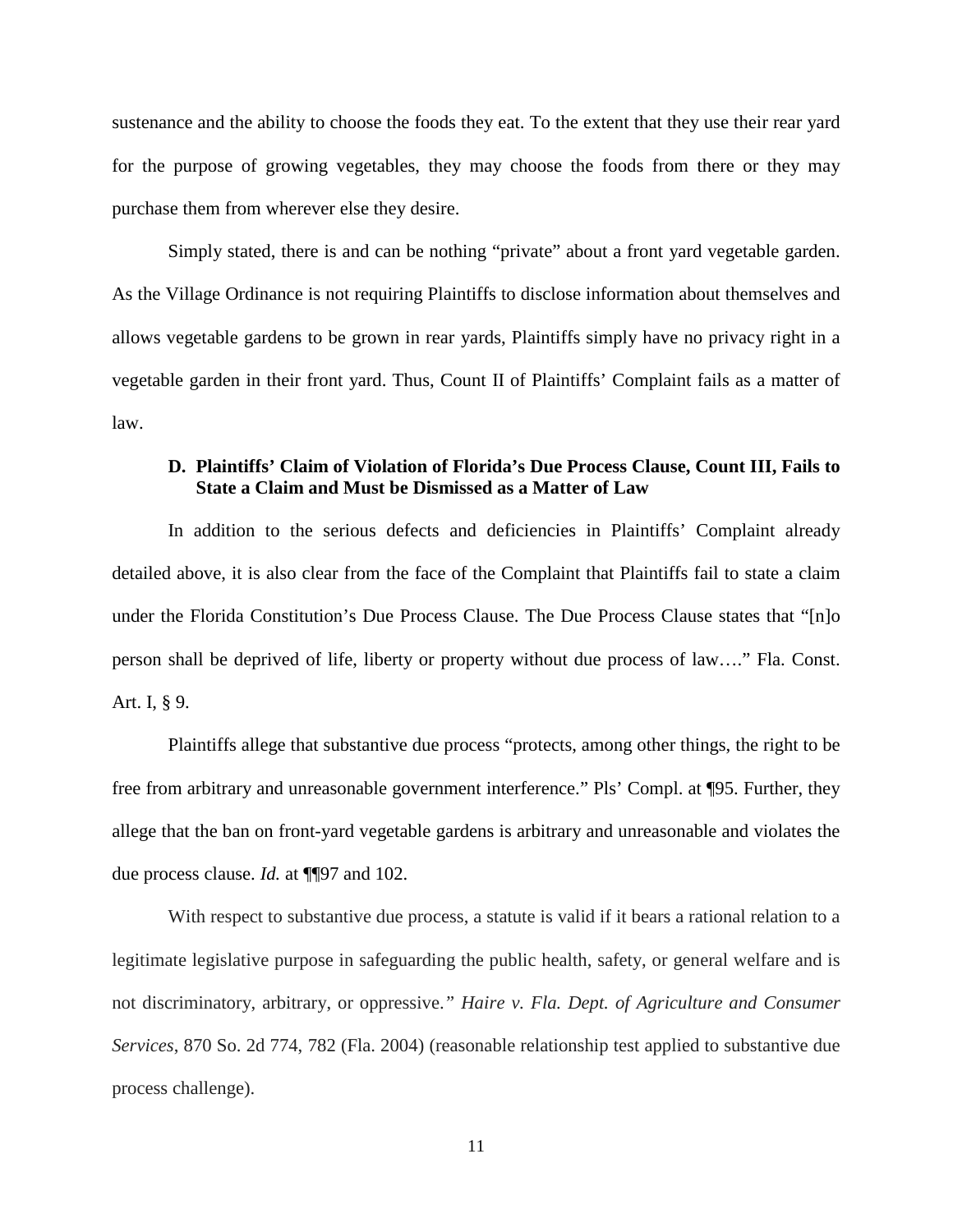Again, Plaintiffs' Complaint completely ignores the fact that measures designed to enhance or maintain the aesthetic appeal of a community, such as the Ordinance at issue here, are a valid exercise of a local government's police power and "these measures bear a rational relationship to a legitimate purpose." *Kuvin*, 62 So. 3d at 634; *Wood*, 305 So. 2d at 263. Therefore, Count III of Plaintiffs' Complaint for violation of substantive due process must be dismissed since an ordinance based on aesthetic grounds alone is a valid exercise of a city's police power. *Merritt v. Peters*, 65 So. 2d 861, 862 (Fla. 1953).

As set forth more fully above, Florida has long recognized that local governments may legislate to protect the appearance of their communities as a legitimate exercise of their inherent police power, and upheld zoning regulations that tend to preserve the residential character of a neighborhood and/or to enhance the aesthetic appeal of a community. *See Kuvin*[, 62 So.](http://www.westlaw.com/Link/Document/FullText?findType=Y&serNum=1982139790&pubNum=735&originationContext=document&vr=3.0&rs=cblt1.0&transitionType=DocumentItem&contextData=(sc.Search)#co_pp_sp_735_1085) 3d at [634.](http://www.westlaw.com/Link/Document/FullText?findType=Y&serNum=1982139790&pubNum=735&originationContext=document&vr=3.0&rs=cblt1.0&transitionType=DocumentItem&contextData=(sc.Search)#co_pp_sp_735_1085)

Miami Shores has an interest in maintaining certain basic residential community standards by limiting vegetable gardens to locations other than the front yard. Further, the Ordinance does not prohibit Plaintiffs or other homeowners from maintaining a vegetable garden in the rear yard of their property. Therefore, since this Ordinance, on its face, was plainly designed to maintain the aesthetic appeal of the community, it bears a rational relationship to a legitimate purpose and Count III should be dismissed.

## **E. Plaintiffs' Claim for Violation of Florida's Equal Protection Clause, Count IV, Fails to State a Claim and Must be Dismissed as a Matter of Law**

Plaintiffs allege in Count IV of their Complaint that application of the Ordinance violates the Equal Protection Clause of the Florida Constitution, because the ban on vegetable gardens outside of the rear yard purportedly creates an arbitrary legal distinction between people who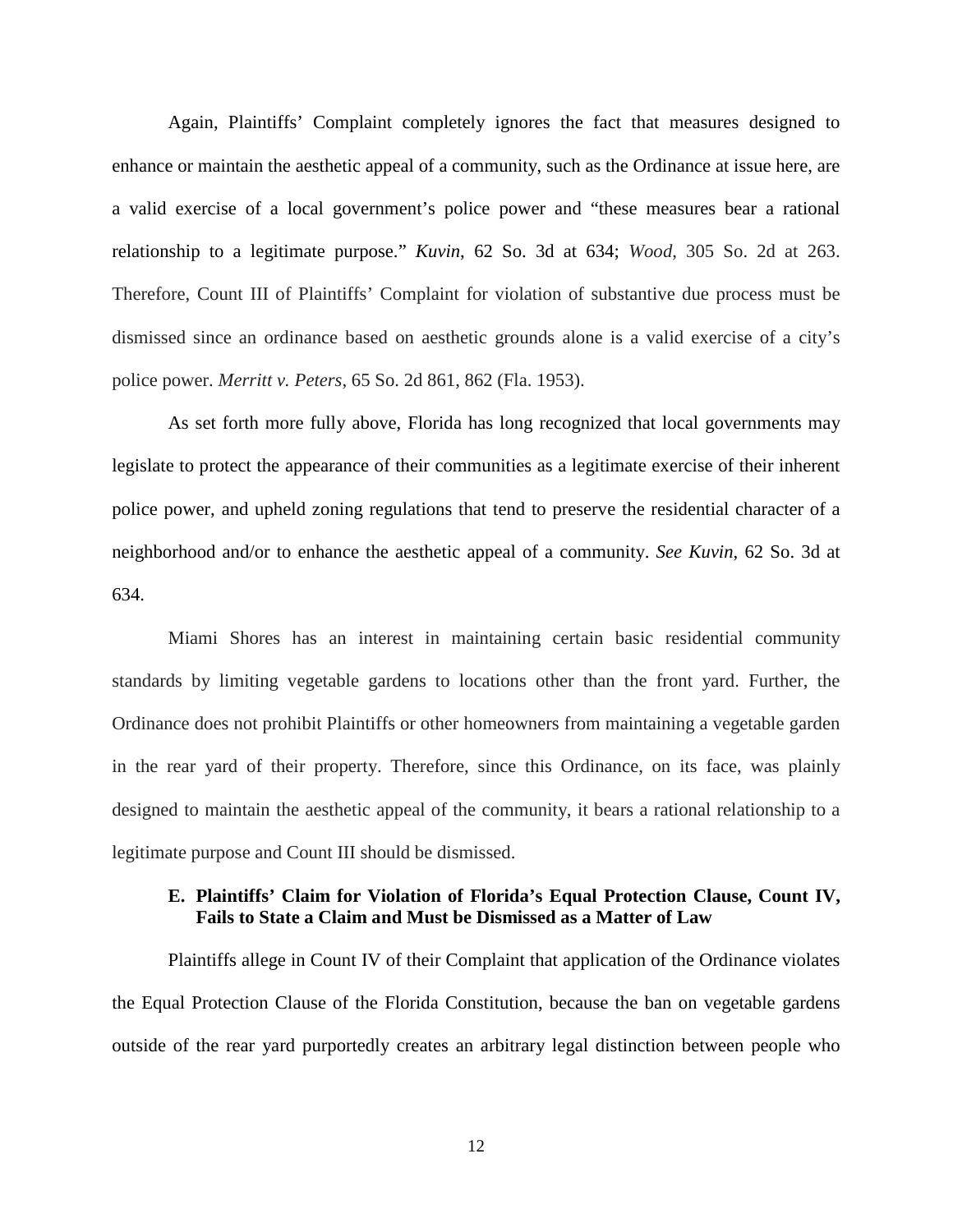grow vegetable plants in their front yard and people who grow other plants in their front yard. Pls.' Compl. at ¶¶109-111.

Count IV fails to state a cause of action, because as a matter of law, the Ordinance does not violate the equal protection clause of Florida's Constitution.

An equal protection analysis is appropriate only where similarly situated persons are being treated differently. *Fredman v. Fredman*, 960 So. 2d 52, 59 (Fla. 2d DCA 2007). "Equal protection is not violated merely because some persons are treated differently than other persons. It only requires that persons similarly situated be treated similarly." *Id.* (*quoting Troy v. State*, 948 So. 2d 635, 645 (Fla. 2006)).

Assuming *arguendo* that similarly situated persons are being treated differently, this case does not involve a fundamental right or suspect class, so the rational basis test would apply. Again, as set forth above, unless an ordinance involves a suspect class or a fundamental right, none of which the Plaintiffs have alleged here, the ordinance need only bear a rational relationship to a legitimate state purpose. *Kuvin,* 62 So. 3d at 629*; Lane v. Chiles*, 698 So. 2d 260, 263 (Fla. 1997) (because fishing is not a fundamental right and commercial fisherman do not constitute a suspect class, the rational basis test should be applied.); *WCI Communities, Inc. v. City of Coral Springs*, 885 So. 2d 912, 914 (Fla. 4th DCA 2004) (when the legislation being challenged does not target a protected class, the rational basis test is applied.).

Further, as previously stated, the Florida Supreme Court has set forth that the "reasonable relationship" or "rational basis" standard is the proper test to be used in evaluating statutes and regulations that allegedly infringe on property rights but do not require the absolute destruction of property. *Id.* at 5; *see also Haire v. Fla. Dept. of Agriculture*, 870 So. 2d 774, 783 (Fla. 2004)("reasonable relationship" or "rational basis" standard applies to review a statute that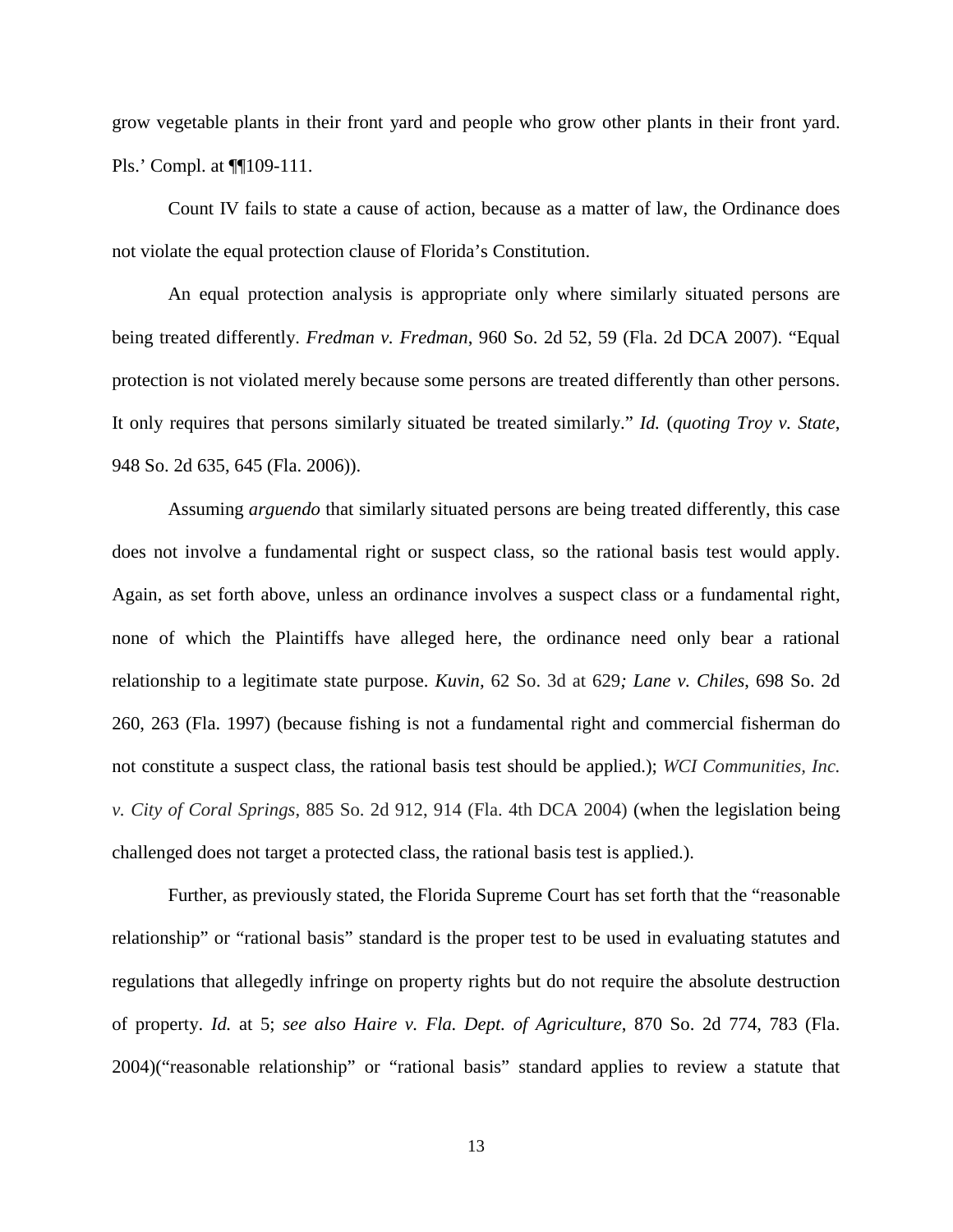potentially infringes on (but does not destroy entirely) property rights). The Ordinance at issue does not violate Florida's equal protection clause.

Moreover, in this case, similarly situated persons simply are not being treated differently. As alleged in the Complaint, Plaintiffs claim that they, as people who want to grow vegetables in their front yard, are being treated differently than people who grow other flowers or fruit in their front yards. However, the distinction that the Ordinance is drawing is not between persons, but rather, between the front yard and the back yard, or between types of gardens. Thus, there can be no equal protection violation.[3](#page-13-0)

Additionally, even if the Court were to somehow find that similarly situated persons are being treated differently, under the rational basis test which applies to this matter, this Court must uphold the Ordinance if the classification bears any rational relationship to a legitimate governmental objective. *Fl. Dept. of Children and Families v. Adoption of X.X.G. and N.R.G.*, 45 So. 3d 79, 83 (Fla. 3d DCA 2010).

Again, as set forth above, "Florida has long recognized that local governments may legislate to protect the appearance of their communities as a legitimate exercise of their inherent police power." *Kuvin*, 62 So. [3d at 634.](http://www.westlaw.com/Link/Document/FullText?findType=Y&serNum=1982139790&pubNum=735&originationContext=document&vr=3.0&rs=cblt1.0&transitionType=DocumentItem&contextData=(sc.Search)#co_pp_sp_735_1085) Further, zoning regulations that tend to preserve the residential character of a neighborhood and/or to enhance the aesthetic appeal of a community are constitutional. Therefore, since this Ordinance was designed to maintain the aesthetic appeal of the community, it bears a rational relationship to a legitimate purpose, and Count IV for violation of the equal protection clause must be dismissed as a matter of law.

<span id="page-13-0"></span> <sup>3</sup> To further illustrate, Plaintiffs' argument, if correct, would preclude the State, on equal protection grounds, from treating people who want to travel the highways at 100 mph differently than those who observe the speed limit. The Ordinance, like the traffic laws, treat people based upon their conduct, not based upon who they are.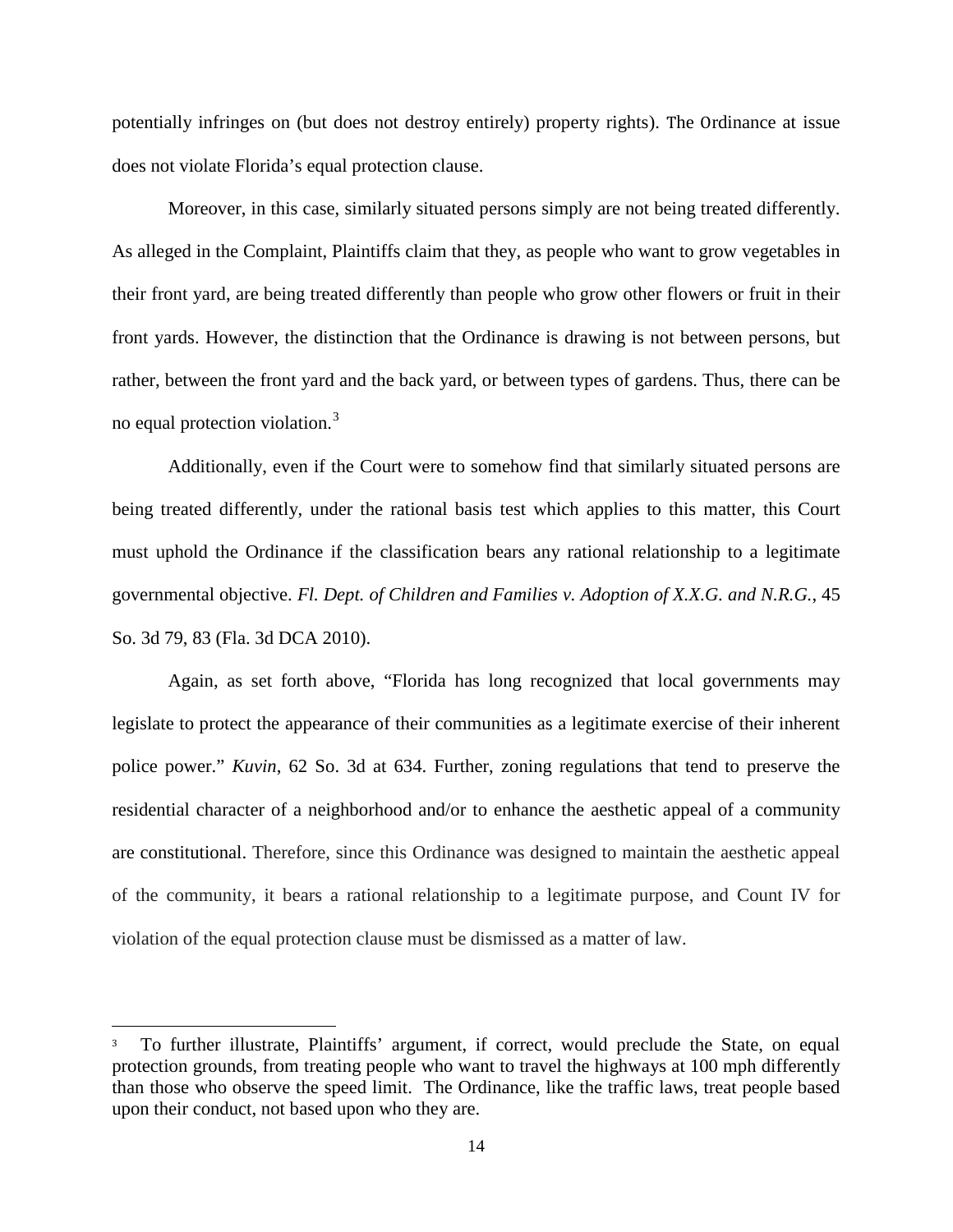### **F. Plaintiffs' Claims are Barred as a Matter of Law, Because They Should Have Been Raised in Their Appeal to the Circuit Court**

Plaintiffs allege violations of various rights under the Ordinance. Pls' Compl. ¶¶45-46. Plaintiffs were cited for code violations for having a vegetable garden in their front lawn. *Id.* at 49. The Village Code Enforcement Board held hearings on this matter, and entered a ruling adverse to Plaintiffs, from which Plaintiffs appealed. *Id.* at ¶¶ 50, 51 and 53. During the appeal and without seeking a stay pending appeal, Plaintiffs complied with the Ordinance by removing the vegetable garden in their front yard, and then ultimately voluntarily dismissed their appeal. *Id.* at ¶¶ 54-56.

Plainly, Plaintiffs' Complaint is barred by the doctrine of *res judicata*, which applies to all matters actually raised and determined as well as to all other matters which could properly have been raised and determined in the prior action, whether they were so raised or not. *Ice Chemical Corp. v. Freeman*, 640 So. 2d 92, 93 (Fla. 3d DCA 1994). Here, the Village's Code Enforcement Order, enforcing the Ordinance is a final order, and Plaintiffs' current claims could have and should have been raised in their appeal to the Circuit Court, which Plaintiffs instead voluntarily dismissed. *Kirby v. City of Archer*, 790 So. 2d 1214 (Fla. 1st DCA 2001). Thus, this Court must dismiss Plaintiffs' Complaint with prejudice,

In *Kirby*, the city obtained a lien, which arose from fines imposed by the City's Code Enforcement Board, against the property owner. The fines levied against the property owner were based on the Board's findings, following a hearing, that the property owner violated an ordinance prohibiting the maintaining of certain types of vehicles on any real property in the city. The property owner did not appeal the final order of the code enforcement board.

The city then filed a foreclosure action against the property owner, and the trial court granted summary judgment. On appeal, the property owner argued that the lower court erred in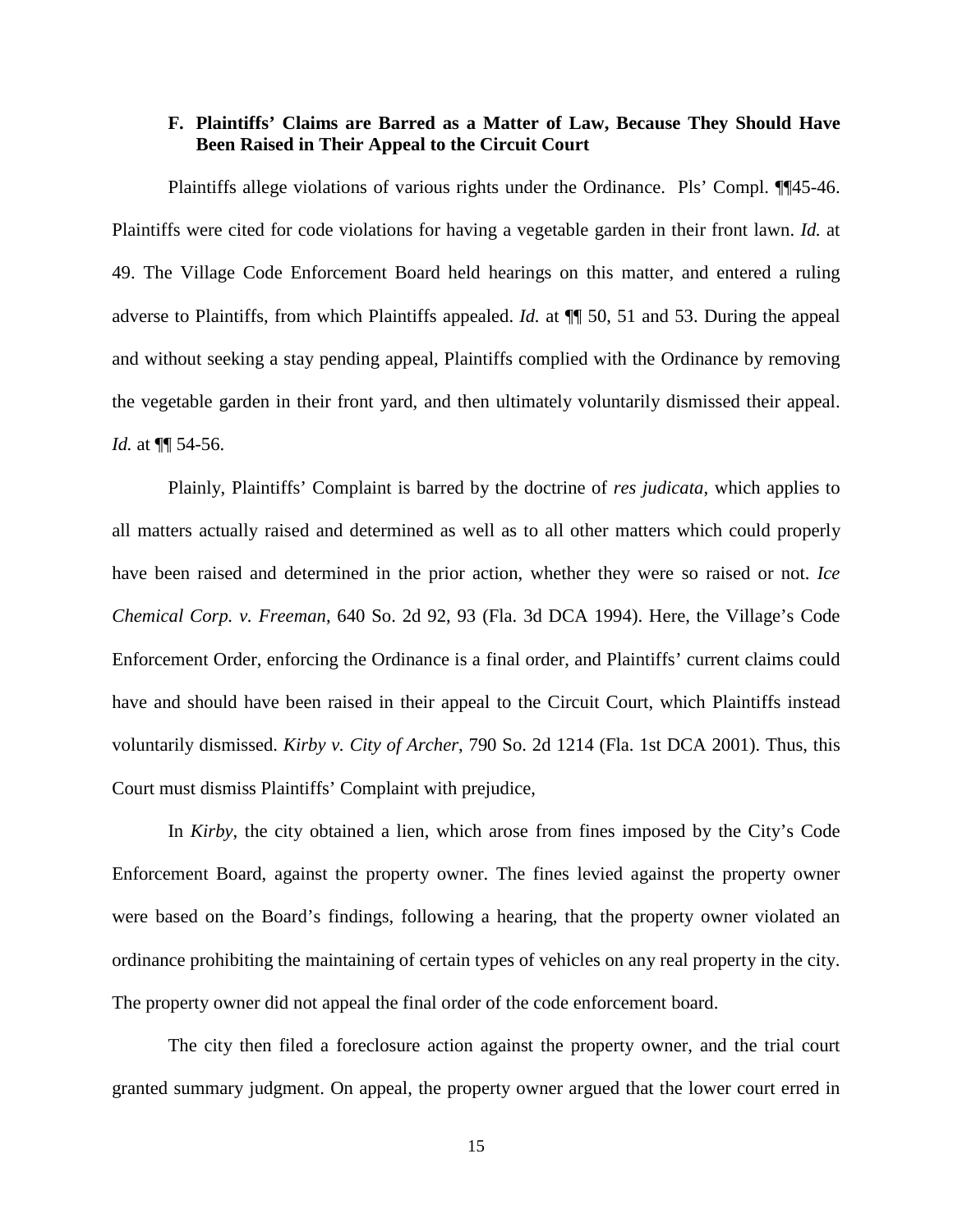granting summary judgment in the foreclosure action, because among other things, the ordinance was unconstitutionally applied to him. In affirming the decision of the trial court, the appellate court stated that the property owner made his arguments too late. *Id.* at 1215. The appellate court held that the property owner's constitutional challenge could not be raised for the first time in the foreclosure action, because it was properly cognizable on an appeal to the circuit court from a final order of the enforcement board. *Id.* (quoting *Holiday Isle Resort & Marina Assoc. v. Monroe Cty*, 582 So. 2d 721-22 (Fla. 3d DCA 1991)).

Similarly, in this case, Plaintiffs are barred from asserting their claims now, because they should have and could have been raised in their appeal from the Village's Order. However, Plaintiffs dismissed their appeal, and cannot now assert their constitutional claims. Thus, Plaintiffs' Complaint is barred as a matter of law, and must be dismissed with prejudice.

#### **III. CONCLUSION**

Plaintiffs have no fundamental constitutional right to a vegetable garden in their front yard. As such, the Ordinance is constitutional as a matter of law, and this Court should dismiss Plaintiffs' Complaint with prejudice.